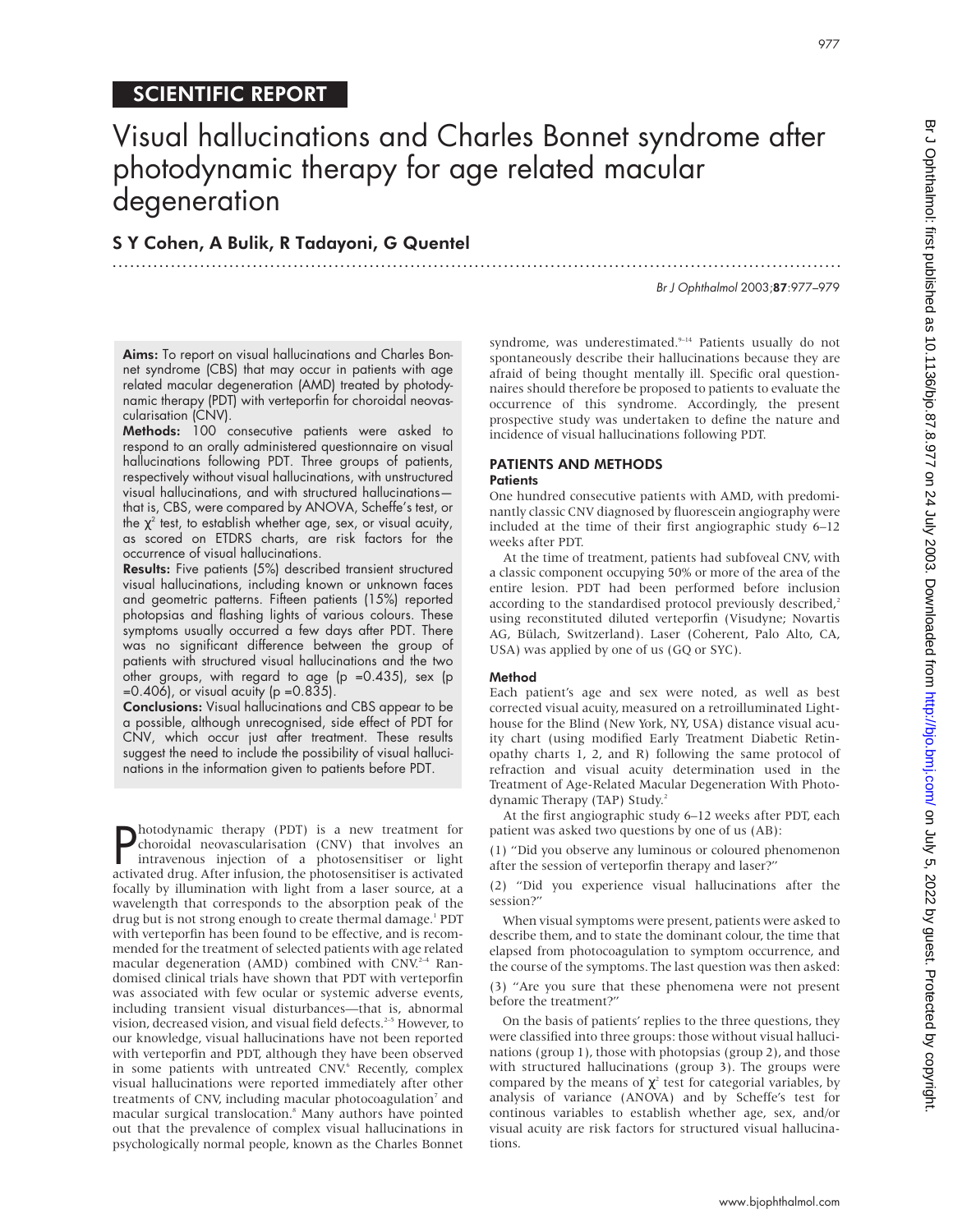| <b>Patients</b> | Age | Sex | <b>Treated</b><br>eye | <b>Initial VA</b>     | Occurrence<br>after PDT | Period, favourable circumstances   | Description of hallucination                 |
|-----------------|-----|-----|-----------------------|-----------------------|-------------------------|------------------------------------|----------------------------------------------|
|                 | 83  | M   | Right                 | R 20/200<br>$L$ 20/32 | 3 days                  | once or twice a day                | white wheel                                  |
| $\overline{2}$  | 82  | F   | Right                 | R 20/126<br>L 20/800  | 1 month                 | variable                           | faces, miscellaneous objects such as parcels |
| 3               | 77  | F   | Left                  | R 20/40<br>$L$ 20/64  | 2 days                  | when watching TV                   | alternating purple squares                   |
| $\overline{4}$  | 80  | F   | Left                  | R 20/100<br>L20/160   | 2 weeks                 | variable, usually when watching TV | known and unknown faces                      |
| 5               | 88  | F   | Left                  | R 20/80<br>L20/320    | 2 or 3 days             | several times a day                | white shooting star with a circular movement |

#### RESULTS

One hundred consecutive patients were included. They comprised 58 women (58%) and 42 men aged 50–95 years (mean 78.5). Eighty patients (80%) reported no visual hallucinations after PDT. Fifteen (15%) reported photopsias or flashing lights and five (5%) described structured complex visual hallucinations.

As stated in the Methods section, patients' replies to the three questions enabled three groups to be distinguished.

Group 1 comprised 80 patients, 47 women and 33 men, aged 50–86 years (mean 78.5). Their best corrected visual acuity ranged from 38 to 63 letters, when they were asked the three questions.

Group 2 comprised 15 patients, eight men and seven women, aged 68–84 years (mean 77.3). Their best corrected visual acuity ranged from 23 to 67 letters.

Group 3 comprised five patients, four women and one man, aged 77–88 years (mean 82). Their best corrected visual acuity ranged from 42 to 63 letters. Structured hallucinations varied greatly from one patient to another. Characteristics of members of group 3 are summarised in Table 1. In all patients, hallucinations were still present 3 months after treatment. All patients except case 3 denied having experienced similar phenomena before PDT. Case 3 thought he had experienced such hallucinations before PDT, but said they were more frequent and clearer than before treatment.

Between group comparisons by ANOVA and the  $\chi^2$  and Sheffe's tests to identify risk factors for structured visual hallucinations revealed no differences with regard to sex  $(p=0.406)$ , age  $(p=0.435)$ , or visual acuity  $(p=0.835)$ .

#### **DISCUSSION**

We report here the occurrence of complex and structured visual hallucinations after PDT with verteporfin. To our knowledge, such hallucinations have not been previously reported, despite two large randomised clinical trials including patients with  $AMD<sub>i</sub><sup>2-4</sup>$  one large randomised clinical trial involving patients with CNV caused by pathological myopia,<sup>5</sup> and several non-randomised studies of patients with CNV caused by other conditions.15 16 Among the clinical trials in which patients experienced visual disturbances after PDT, these disorders were reported by 18% of verteporfin treated AMD patients, versus 12% of those given placebo, in the TAP study<sup>2</sup>; by 42% versus 30% of the corresponding groups in the Verteporfin in Photodynamic Therapy (VIP) Study of AMD patients with occult CNV<sup>4</sup>; and by myopic patients with CNV (21% in each group).<sup>5</sup> Visual disturbances consisted of abnormal vision, decreased vision, and visual field defects.

In the present study, the most curious finding was the description of complex and structured visual hallucinations by five patients (5%), corresponding to the CBS. In 1769, Charles Bonnet described complex visual hallucinations in his psychologically normal grandfather.<sup>17</sup> Different definitions

were given to the syndrome, depending on the presence or absence of ophthalmic problems<sup>9-13</sup> <sup>18</sup> De Morsier, who named the syndrome, thought that ophthalmic disturbances were not necessary to define the syndrome which, according to him, consisted of visual hallucinations in elderly patients in full possession of their faculties without any delusions.<sup>18</sup> However, the syndrome has often been reported in patients with visual impairment due to visual deprivation.<sup>9 11 12</sup> In addition, a large prospective study indicated that common risk factors of CBS were age over 64 years and visual acuity in the better eye of 0.3 or less.<sup>12</sup>

There are few data concerning the prevalence of CBS, although most authors consider it to be underestimated.<sup>9 13</sup> Patients do not usually describe their hallucinations spontaneously, because they are afraid of being thought mentally ill. Psychiatric studies showed that CBS could be diagnosed in 1–2% of elderly patients referred for psychiatric inpatient care,<sup>9</sup> and among patients referred to a psychiatrist because of visual hallucinations.10 CBS is more prevalent among visually impaired people: thus, it was diagnosed in 17 (25%) of 66 patients who became blind over a 1 year period,<sup>19</sup> and, recently, in the largest series reported, the prevalence of CBS was estimated at 11% in low vision patients, using very precise criteria: the presence of structured, complex, persistent, and repetitive visual hallucinations; full or partial retention of insight; absence of delusions; and absence of other kinds of hallucinations.<sup>12</sup> In another large study of a low vision population, CBS was found to be very common in the study population, as it was observed in 38% of patients.<sup>20</sup>

Although the association of CBS with AMD has been reported in small series,<sup>21</sup> and larger studies,<sup>612</sup> to our knowledge, CBS is not known as a possible complication of photodynamic therapy. Visual hallucinations have systematically been searched for in patients with CNV. Brown *et al* reported that unstructured hallucinations—that is, photopsias, were experienced by 59 of 100 patients, and that 12 patients also complained of structured visual hallucinations.<sup>6</sup> Most of the hallucinations reported were faces (42%), alternating squares (25%), flowers (25%), and fences (17%). The symptoms were found to be most common in older patients and patients with bilateral CNV. However, the hallucinations were reported before any treatment of CNV. In the present study, in contrast, all patients with structured visual hallucinations, except one, denied having experienced such phenomena before PDT. We cannot, however, rule out the possibility that patients denied having such symptoms because they did not want to be considered as chronic psychiatric cases.

The origin of visual hallucinations remains unclear. The causes suggested include irritative mechanisms caused by anatomical changes, which might generate photopsias and unstructured hallucinations, and release phenomena secondary to sensory deprivation that are more likely to cause structured visual hallucinations and the CBS.<sup>22</sup> The anatomical